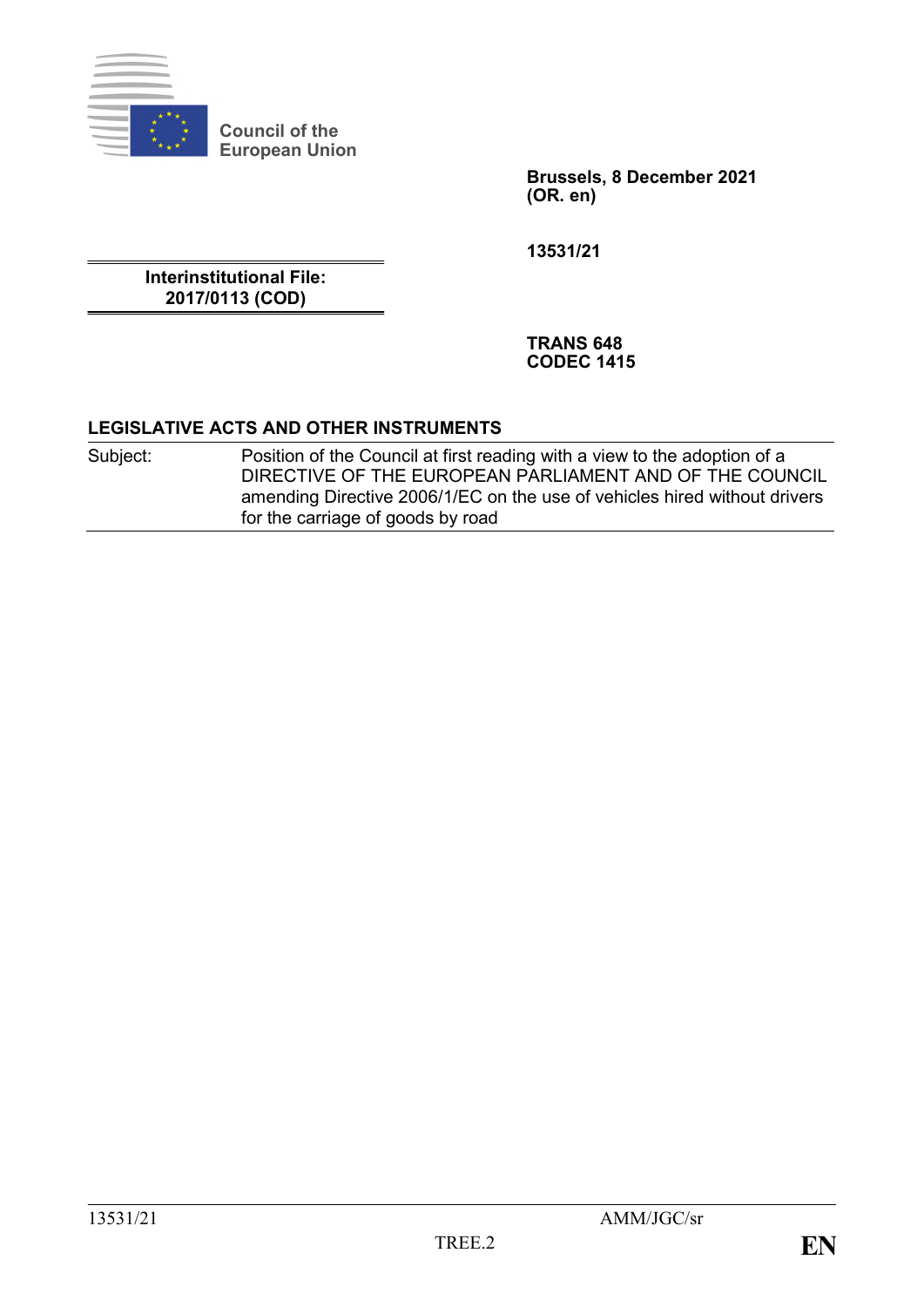# **DIRECTIVE (EU) …/… OF THE EUROPEAN PARLIAMENT AND OF THE COUNCIL**

**of …**

# **amending Directive 2006/1/EC on the use of vehicles hired without drivers for the carriage of goods by road**

## **(Text with EEA relevance)**

THE EUROPEAN PARLIAMENT AND THE COUNCIL OF THE EUROPEAN UNION,

Having regard to the Treaty on the Functioning of the European Union, and in particular Article 91(1) thereof,

Having regard to the proposal from the European Commission,

After transmission of the draft legislative act to the national parliaments,

Having regard to the opinion of the European Economic and Social Committee**<sup>1</sup>** ,

Having regard to the opinion of the Committee of the Regions**<sup>2</sup>** ,

Acting in accordance with the ordinary legislative procedure**<sup>3</sup>** ,

1

<sup>&</sup>lt;sup>1</sup> OJ C 129, 11.4.2018, p. 71.

**<sup>2</sup>** OJ C 176, 23.5.2018, p. 57.

**<sup>3</sup>** Position of the European Parliament of 15 January 2019 (OJ C 411, 27.11.2020, p. 258) and position of the Council at first reading of … [(OJ …)/(not yet published in the Official Journal)]. Position of the European Parliament of … [(OJ …)/(not yet published in the Official Journal)].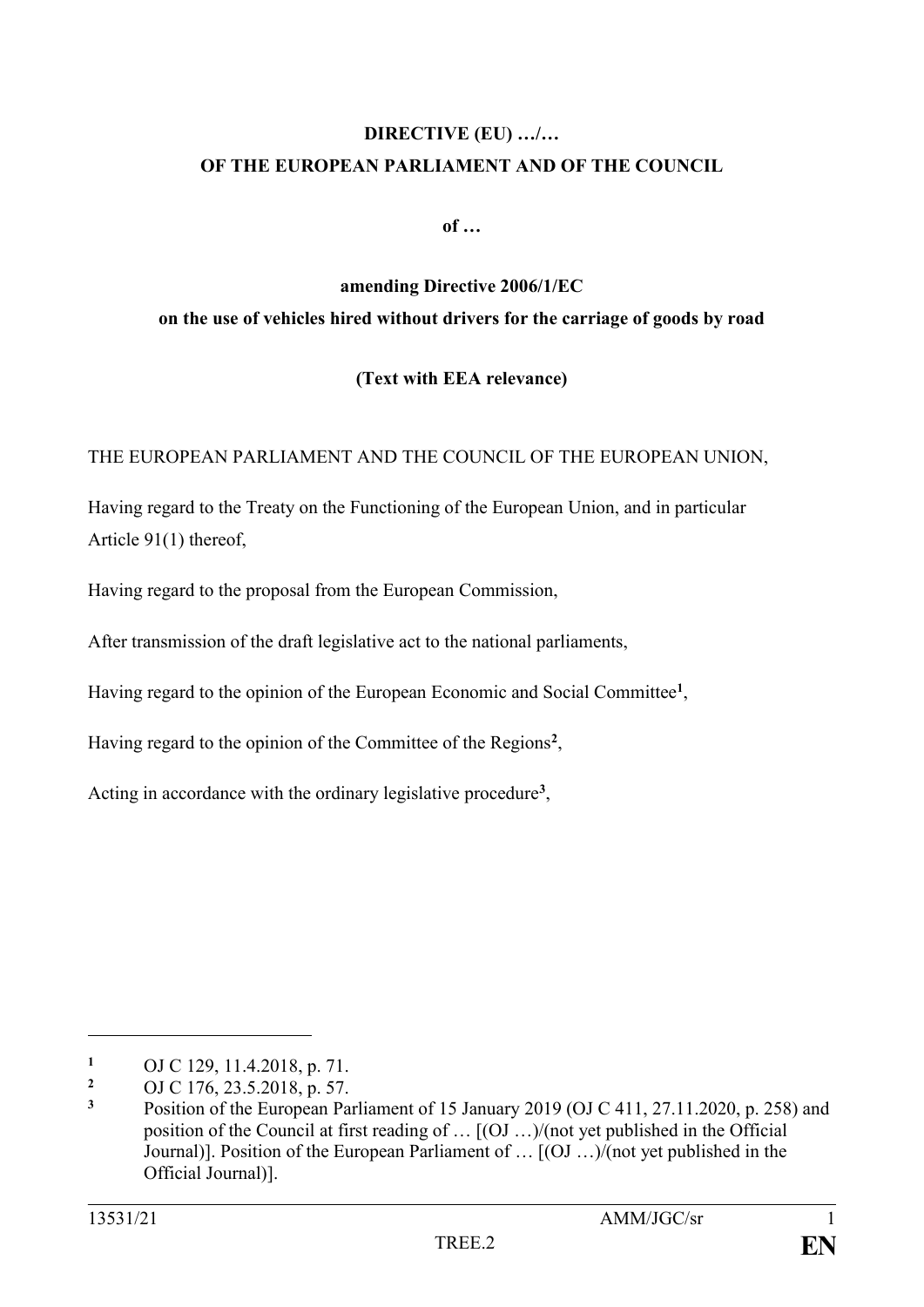### Whereas:

- (1) Directive 2006/1/EC of the European Parliament and of the Council**<sup>1</sup>** provides for a minimum level of market opening as regards the use of vehicles hired without drivers for the carriage of goods by road.
- (2) The use of hired vehicles can reduce the costs of undertakings carrying goods on their own account or for hire or reward, and at the same time can increase their operational flexibility. It can therefore contribute to an increase in the productivity and competitiveness of the undertakings concerned. Moreover, as hired vehicles tend to be newer than the average fleet, they are on average also safer and less polluting.
- (3) Directive 2006/1/EC does not enable undertakings to benefit fully from the advantages of using hired vehicles. The Directive allows Member States to restrict the use by undertakings established on their respective territories of hired vehicles with a total permissible laden weight of more than six tonnes for own-account transport operations. Moreover, Member States are not required to allow the use of a hired vehicle on their respective territories if the vehicle has been registered or put into circulation in compliance with the laws of a Member State other than the Member State of establishment of the undertaking hiring it.

1

**<sup>1</sup>** Directive 2006/1/EC of the European Parliament and of the Council of 18 January 2006 on the use of vehicles hired without drivers for the carriage of goods by road (OJ L 33, 4.2.2006, p. 82).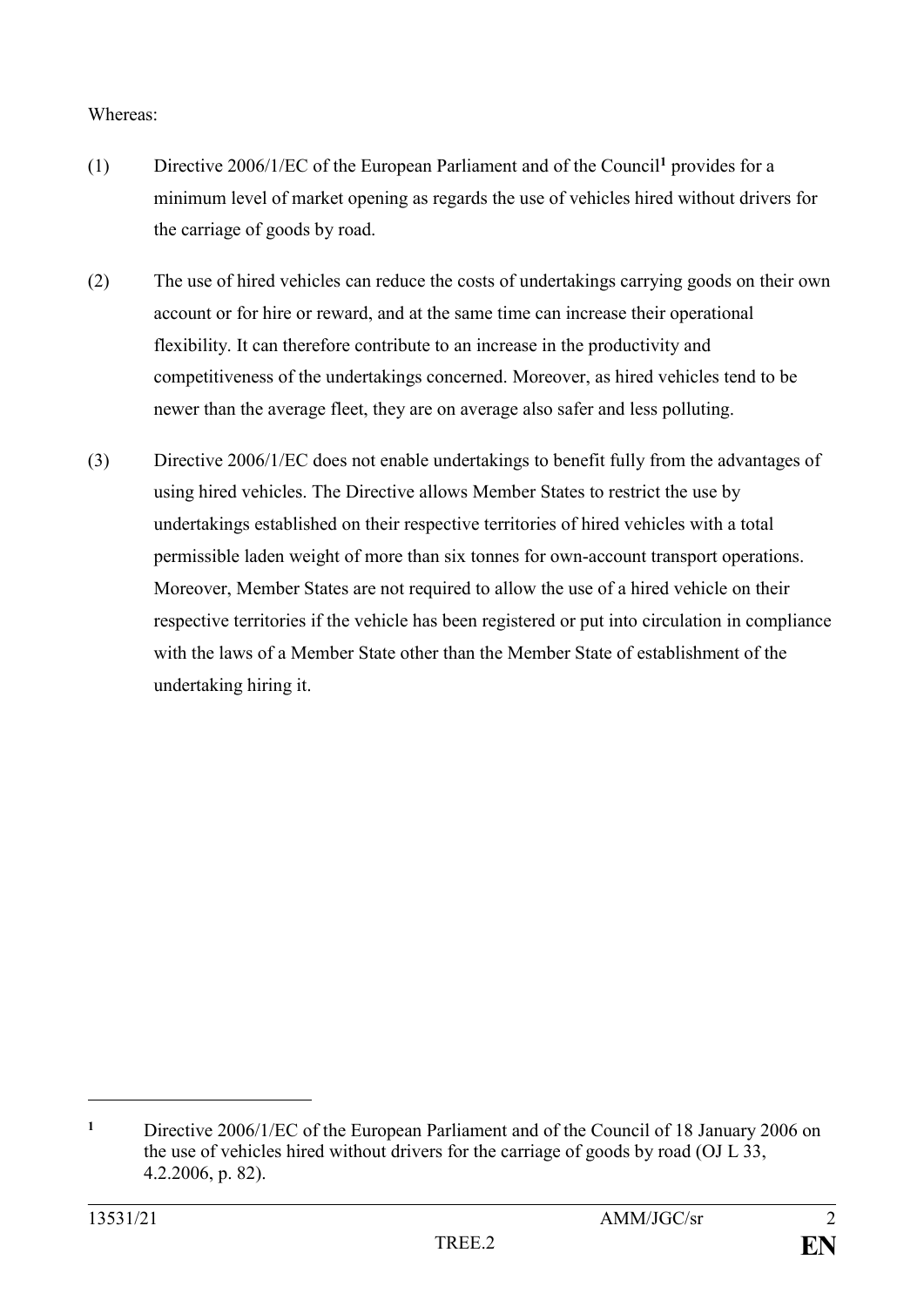- (4) In order to enable undertakings to benefit to a greater extent from the advantages of using hired vehicles, it should be possible for them to use vehicles hired in any Member State, not only in the Member State of establishment. Such a possibility would, in particular, make it easier for them to meet short-term, seasonal or temporary peaks in demand or to replace defective or damaged vehicles, while ensuring compliance with the necessary safety requirements and ensuring adequate working conditions for drivers.
- (5) Member States should not be allowed to restrict the use on their respective territories of a vehicle hired by an undertaking established on the territory of another Member State if the vehicle has been registered or put into circulation in accordance with the applicable laws, safety requirements and other mandatory standards of a Member State and, if it is a vehicle requiring a certified true copy of the Community licence in accordance with Regulation (EC) No 1072/2009 of the European Parliament and of the Council**<sup>1</sup>** , if it has been authorised to be used by the Member State of establishment of the undertaking by means of such certified true copy.
- (6) In order to simplify the provision of relevant evidence, Member States should also recognise documents in electronic form as a means of proving compliance with Directive 2006/1/EC.

1

**<sup>1</sup>** Regulation (EC) No 1072/2009 of the European Parliament and of the Council of 21 October 2009 on common rules for access to the international road haulage market (OJ L 300, 14.11.2009, p. 72).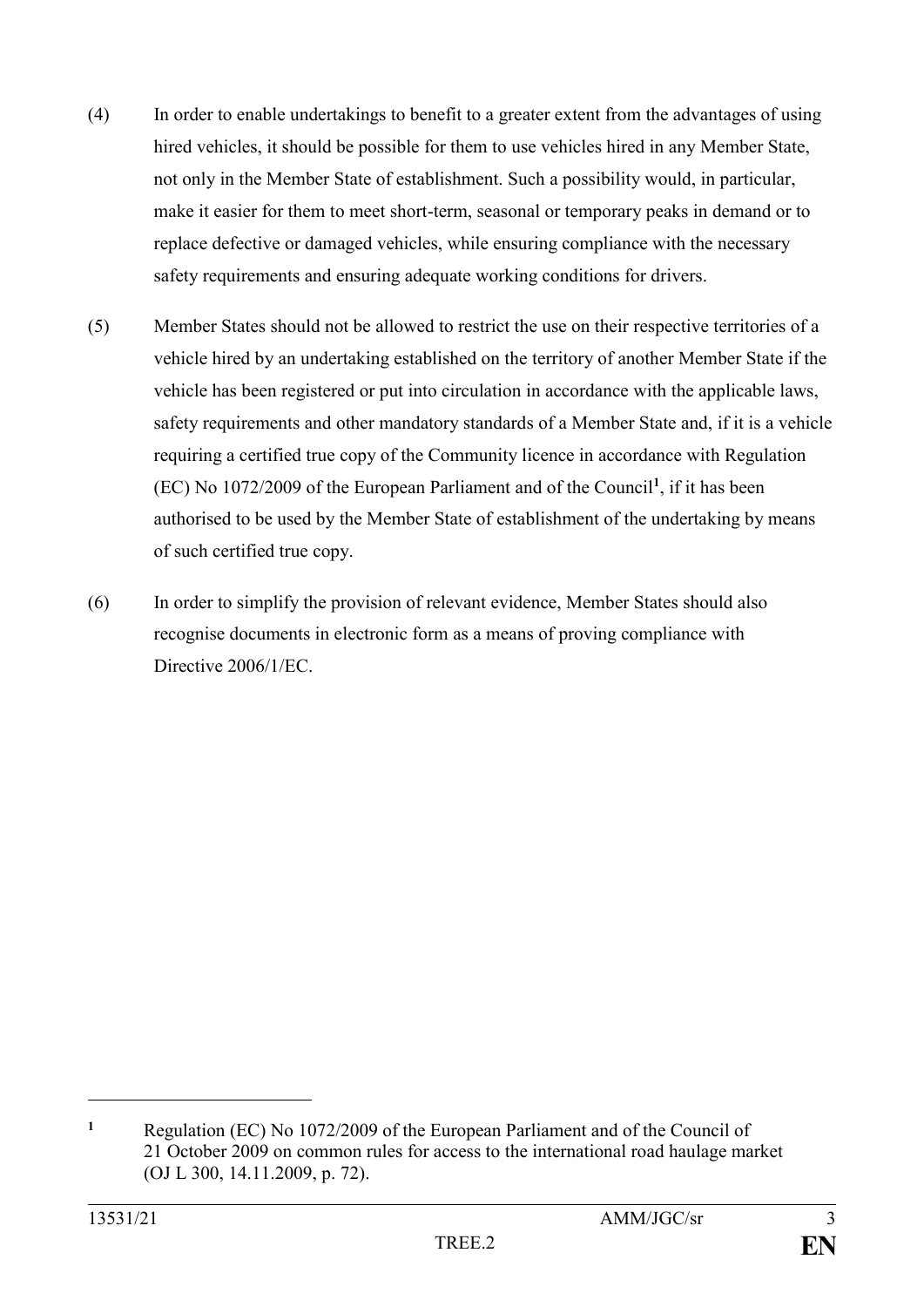(7) The level of road transport taxation still differs considerably throughout the Union. Therefore, certain restrictions, which also indirectly affect the freedom to provide vehicle hire services, remain justified in order to avoid fiscal distortions. Consequently, Member States should have the option to limit the length of time undertakings established on their respective territories may use a hired vehicle registered or put into circulation in another Member State. Given that this Directive does not harmonise national vehicle taxation and that vehicle registration rules are connected with vehicle taxation, Member States should have the option to require the registration of the hired vehicle, provided that the vehicle be allowed to circulate for at least 30 days before such a requirement becomes applicable. Member States should also be allowed to limit the number of such vehicles being hired by an undertaking established on their respective territories. That limit should not be lower than a certain share of the number of vehicles at the disposal of the undertaking, calculated exclusive of vehicles hired in another Member State and not registered in the Member State of establishment of the undertaking.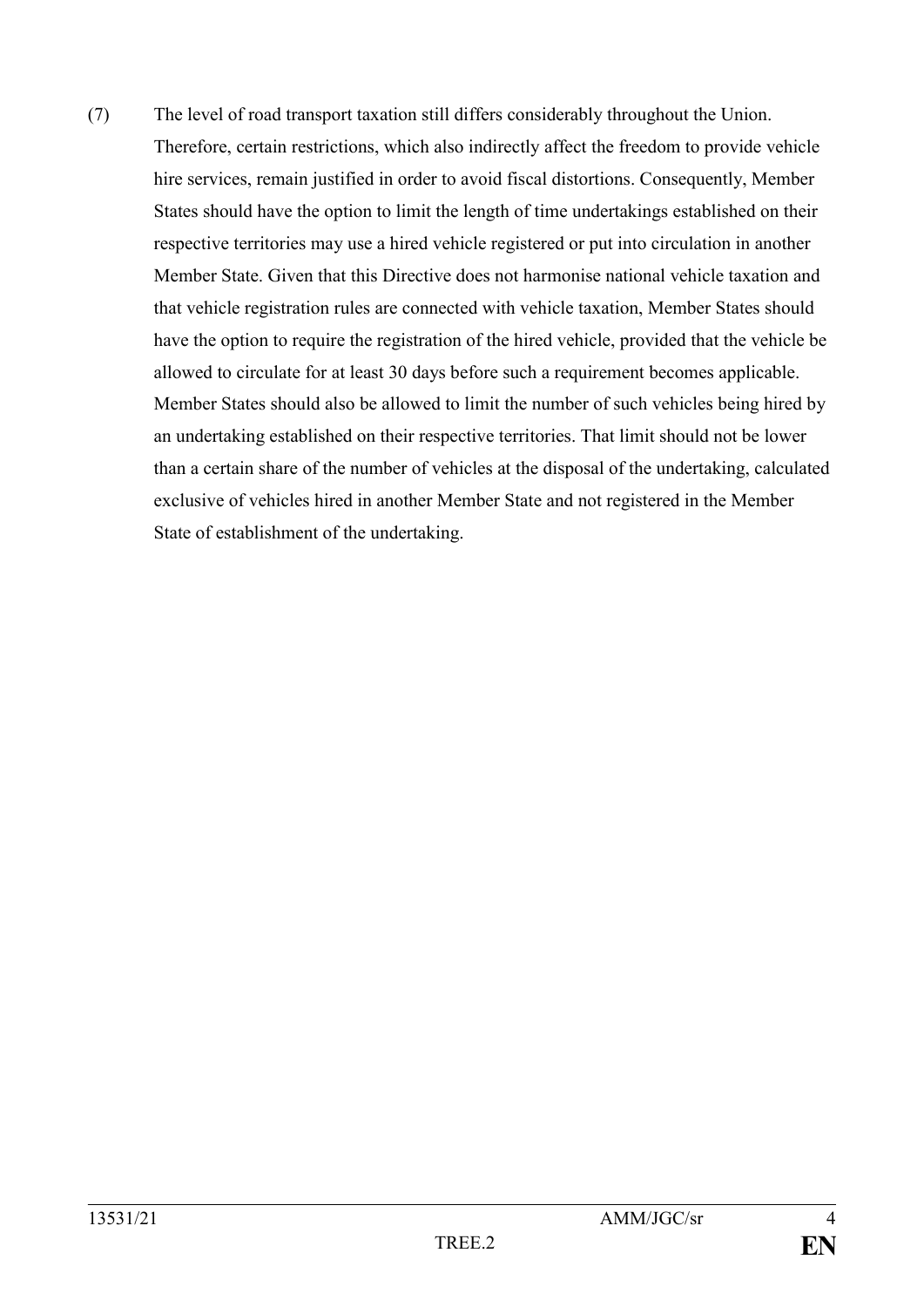(8) In order to improve the enforcement by a Member State of restrictions on the use by an undertaking established on its territory of hired vehicles that are registered or put into circulation in compliance with the laws of another Member State, the Member State of establishment should be allowed to require that the duration of the contract of hire does not exceed the length of the time allowed for using the vehicle concerned. It is possible to limit the validity of certified true copies of the Community licence issued in accordance with Regulation (EC) No 1072/2009 to the period corresponding to the duration of the contract of hire. It is also possible to indicate the registration number of the hired vehicle on those certified true copies.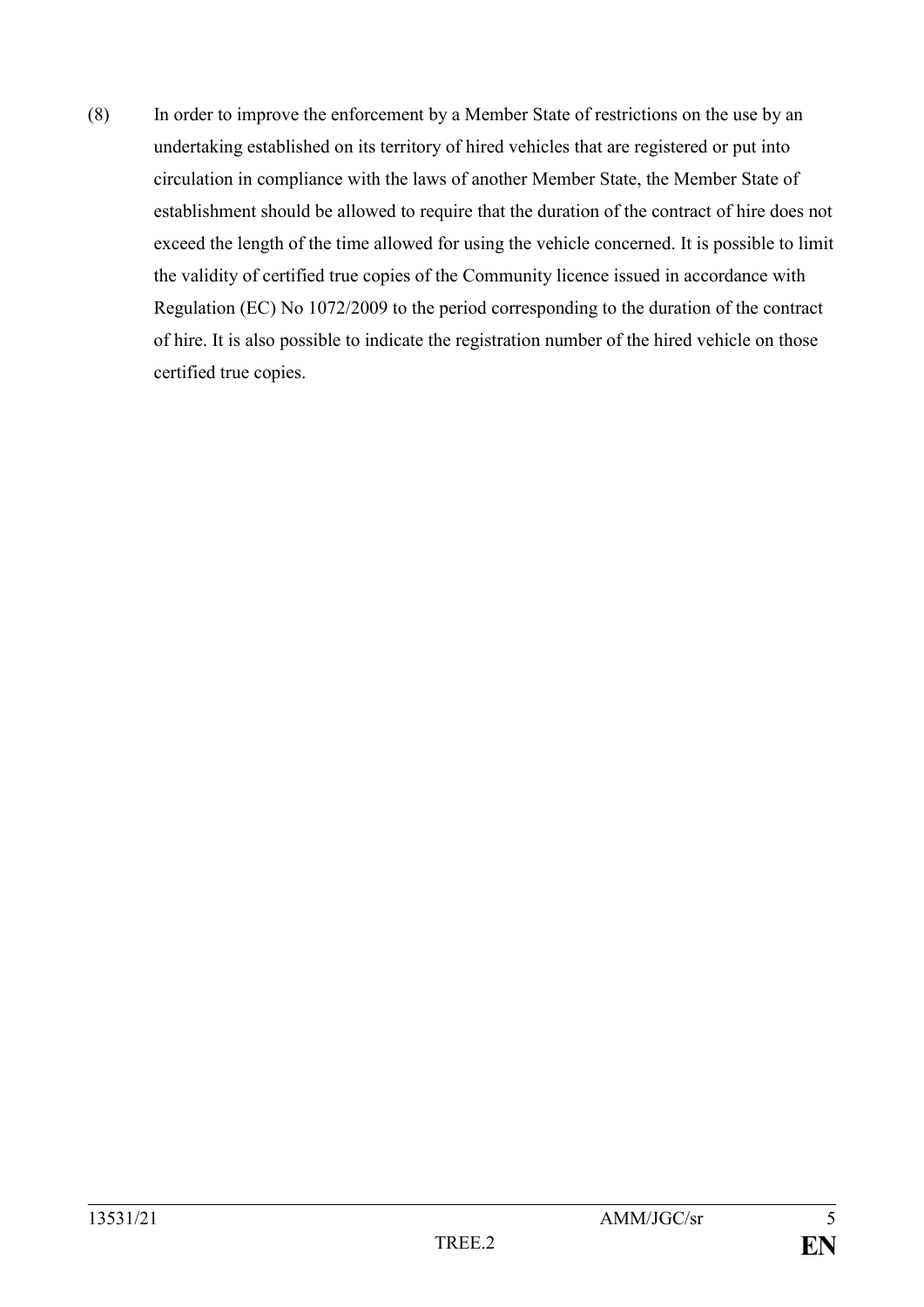(9) The circulation of hired vehicles should not hamper the monitoring and control of the legality of transport operations carried out by undertakings in Member States other than their Member State of establishment. In accordance with Regulation (EC) No 1071/2009 of the European Parliament and of the Council**<sup>1</sup>** , national electronic registers are to contain the registration numbers of vehicles at the disposal of a transport undertaking. That should also include any vehicles hired in a Member State other than the Member State of establishment of the undertaking. Regulation (EC) No 1071/2009 also provides for the accessibility of data contained in national electronic registers by the competent authorities of other Member States. The national electronic registers should allow for targeted searches in respect of vehicles with registration numbers issued by Member States other than the Member State of establishment.

<u>.</u>

**<sup>1</sup>** Regulation (EC) No 1071/2009 of the European Parliament and of the Council of 21 October 2009 establishing common rules concerning the conditions to be complied with to pursue the occupation of road transport operator and repealing Council Directive 96/26/EC (OJ L 300, 14.11.2009, p. 51).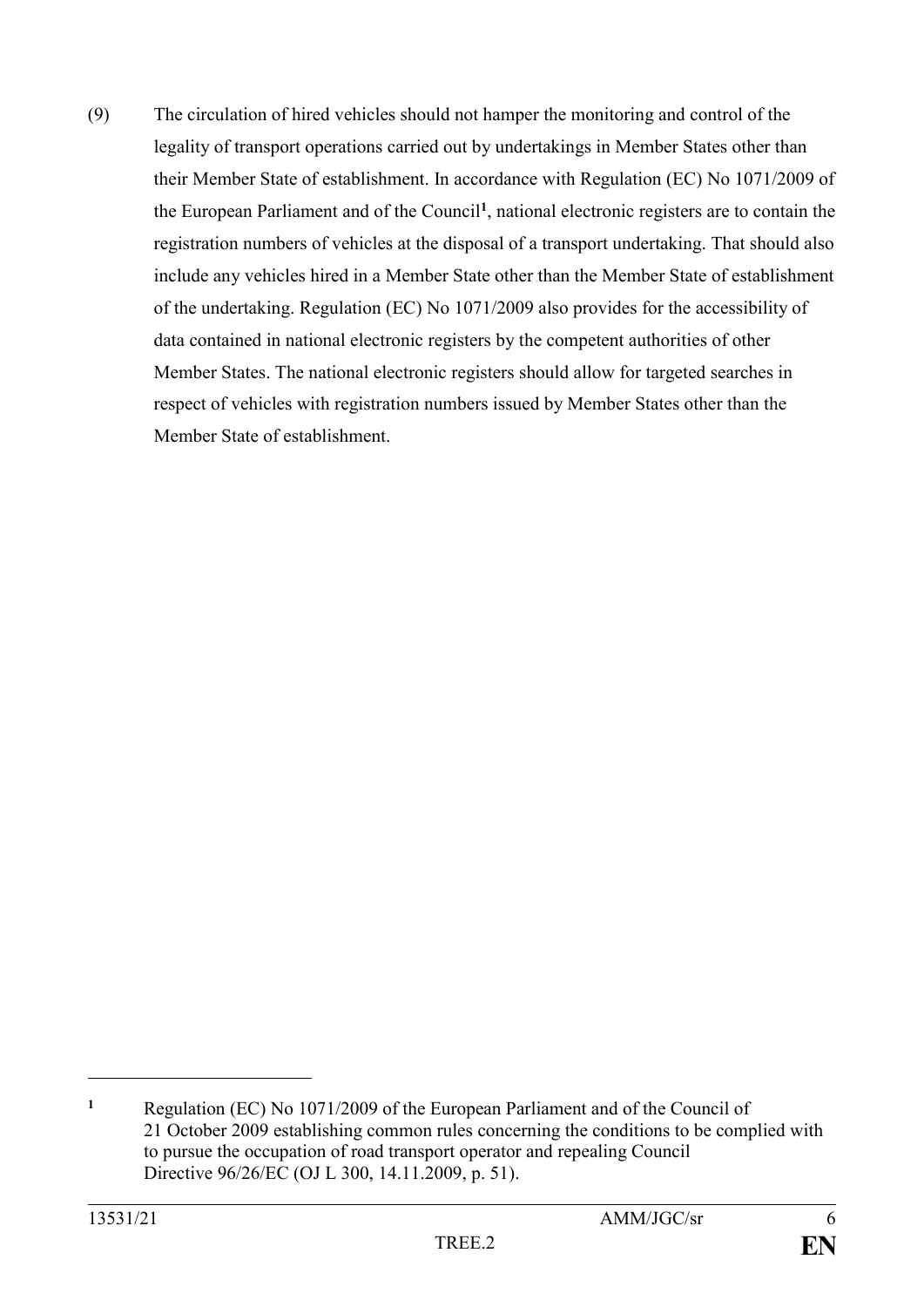- (10) In order to ensure uniform compliance with the obligation to enter the registration number of a hired vehicle used by an undertaking which engages in the carriage of goods by road for hire or reward in the national electronic registers, implementing powers should be conferred on the Commission relating to the minimum requirements for the data to be entered in the national electronic registers. Those powers should be exercised in accordance with Regulation (EU) No 182/2011 of the European Parliament and of the Council**<sup>1</sup>** .
- (11) In order to allow own-account transport operations to be conducted more efficiently, Member States should no longer be allowed to restrict the possibility of using hired vehicles for such operations. However, to avoid potential fiscal issues, the possibility of restricting the use of hired vehicles for own-account transport operations should be maintained for vehicles registered outside the Member State of establishment of the undertaking using them.

<u>.</u>

**<sup>1</sup>** Regulation (EU) No 182/2011 of the European Parliament and of the Council of 16 February 2011 laying down the rules and general principles concerning mechanisms for control by Member States of the Commission's exercise of implementing powers (OJ L 55, 28.2.2011, p. 13).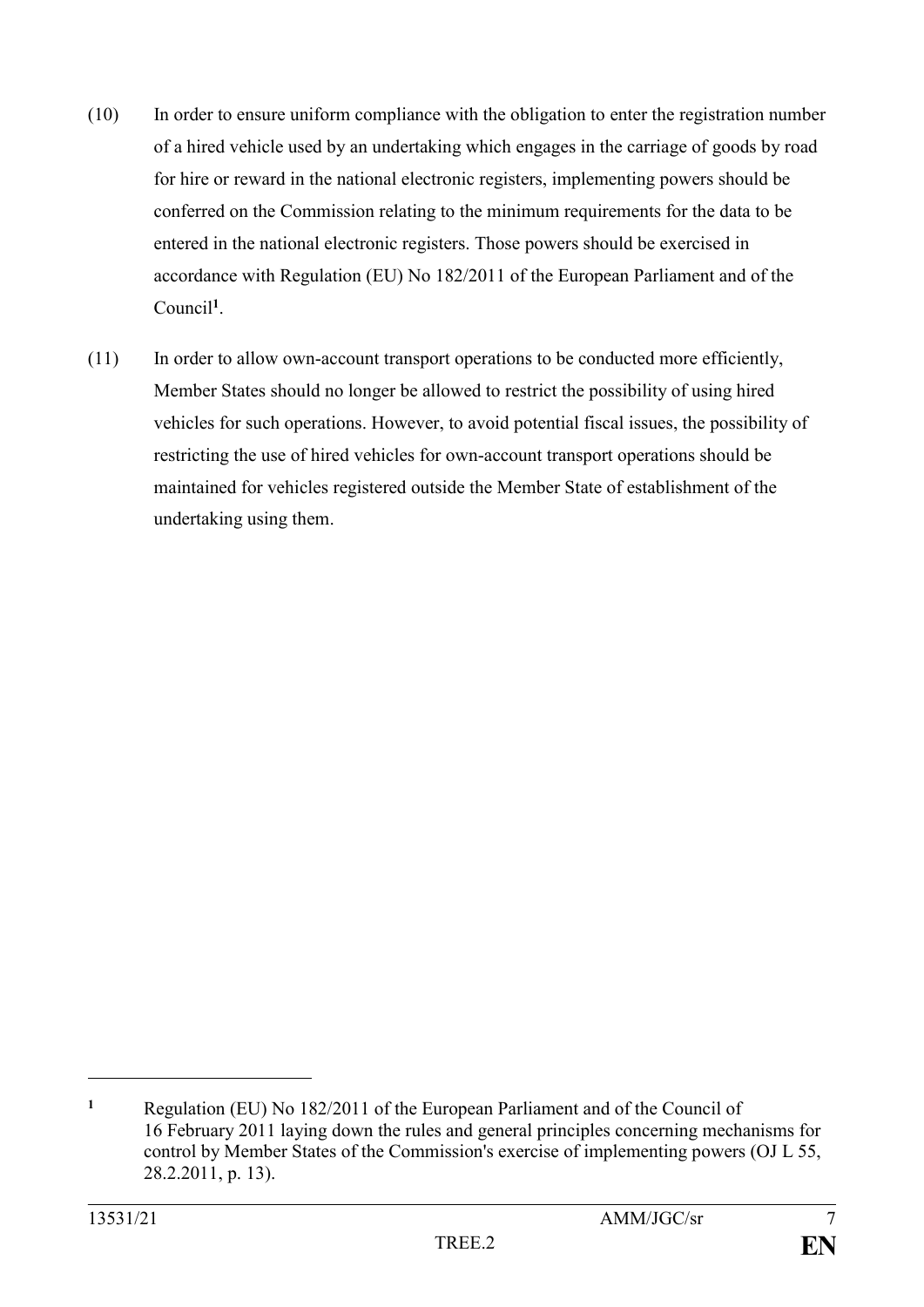- (12) The Commission should monitor the implementation and effects of Directive 2006/1/EC and draw up a report at the latest four years after the date of transposition of this Directive. That report should take due account of the impact of this Directive on road safety, on the environment by reference to changes in the age and type composition of the vehicle fleets, and on tax revenues, with particular regard to the justification of restrictions provided for in this Directive. The report should also assess whether the implementation of this Directive has entailed difficulties in relation to enforcement, including the enforcement of cabotage rules. The Commission should consider the need for future action in that area in light of that report.
- (13) Since the objectives of this Directive cannot be sufficiently achieved by the Member States but can rather, by reason of the cross-border nature of road transport and of the issues this Directive is intended to address, be better achieved at Union level, the Union may adopt measures, in accordance with the principle of subsidiarity as set out in Article 5 of the Treaty on European Union. In accordance with the principle of proportionality as set out in that Article, this Directive does not go beyond what is necessary in order to achieve those objectives.
- (14) Directive 2006/1/EC should therefore be amended accordingly,

## HAVE ADOPTED THIS DIRECTIVE: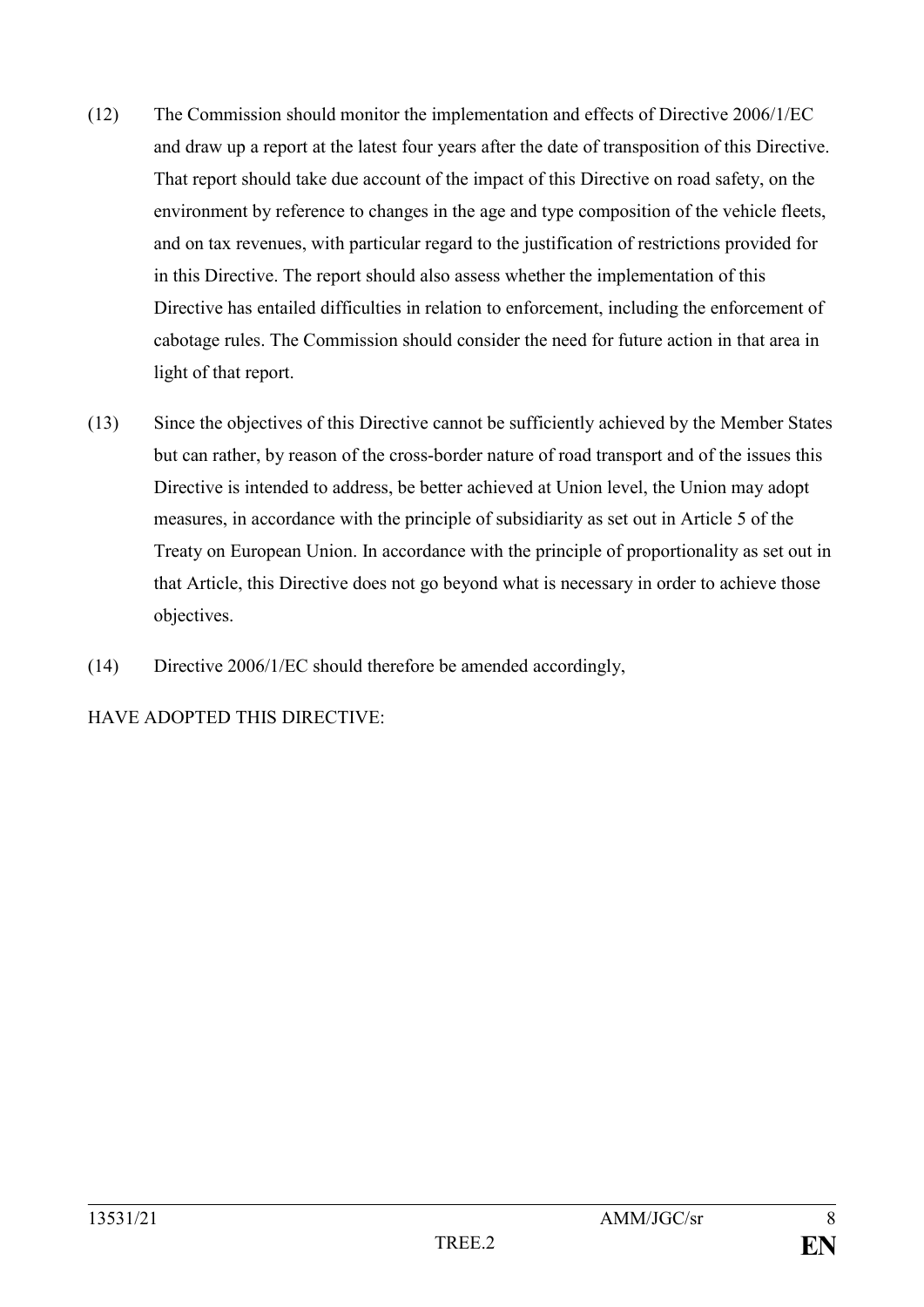#### *Article 1*

Directive 2006/1/EC is amended as follows:

- (1) Article 2 is amended as follows:
	- (a) paragraph 1 is amended as follows:
		- (i) the introductory part is replaced by the following:
			- "1. Each Member State shall allow the use within its territory of vehicles hired by undertakings established on the territory of another Member State provided that:";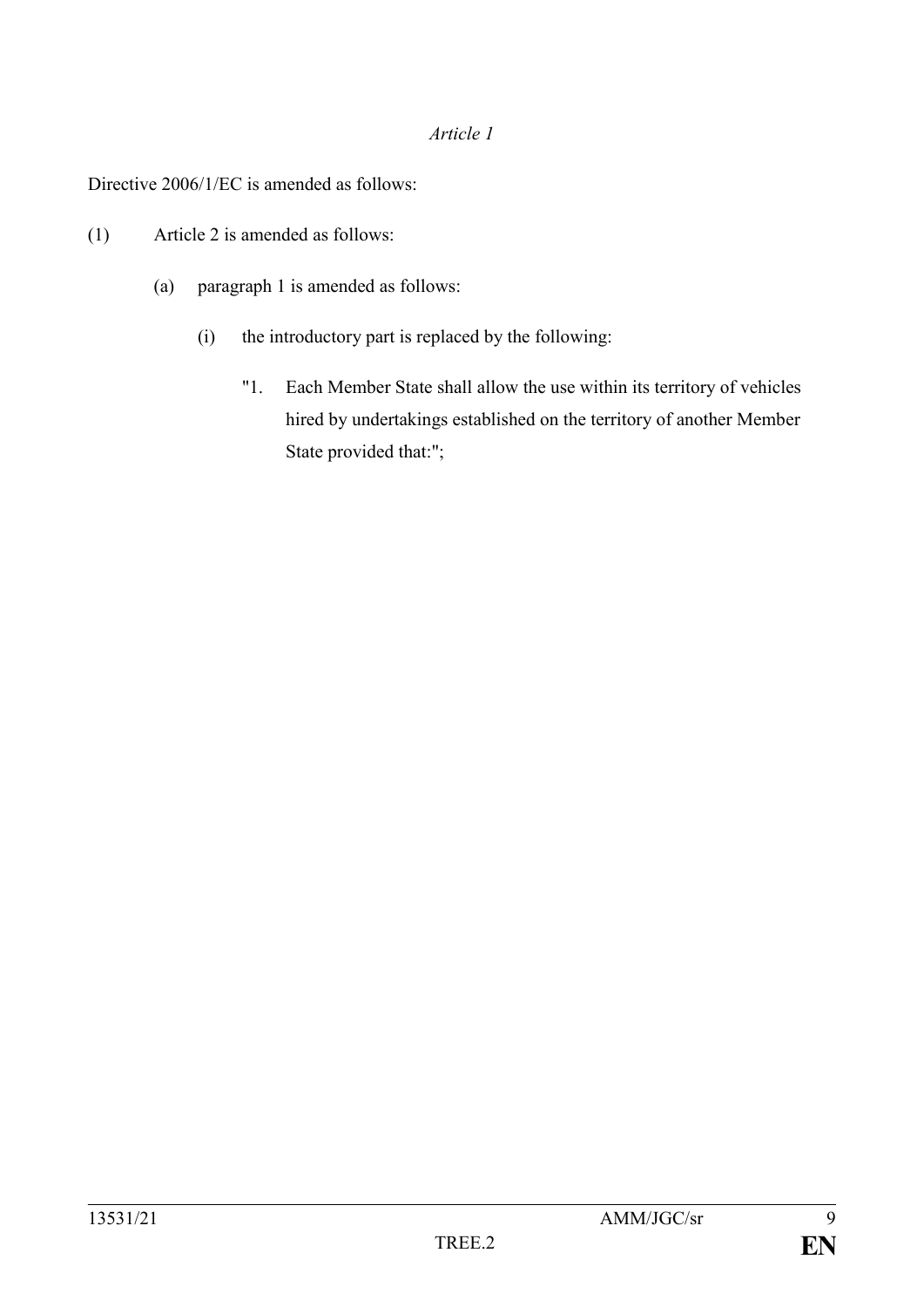(ii) point (a) is replaced by the following:

 $\frac{1}{2}$ 

- "(a) the vehicle is registered or put into circulation in compliance with the laws of any Member State and, if applicable, used in compliance with Regulations (EC) No 1071/2009**\*** and (EC) No 1072/2009**\*\*** of the European Parliament and of the Council;
- **\*** Regulation (EC) No 1071/2009 of the European Parliament and of the Council of 21 October 2009 establishing common rules concerning the conditions to be complied with to pursue the occupation of road transport operator and repealing Council Directive 96/26/EC (OJ L 300, 14.11.2009, p. 51).
- **\*\*** Regulation (EC) No 1072/2009 of the European Parliament and of the Council of 21 October 2009 on common rules for access to the international road haulage market (OJ L 300, 14.11.2009, p. 72).";
- (b) in paragraph 2, the introductory part is replaced by the following:
	- "2. Proof of compliance with the conditions referred to in paragraph 1, points (a) to (d), shall be provided by presentation of the following documents in paper or in electronic form, which shall be on board the vehicle:";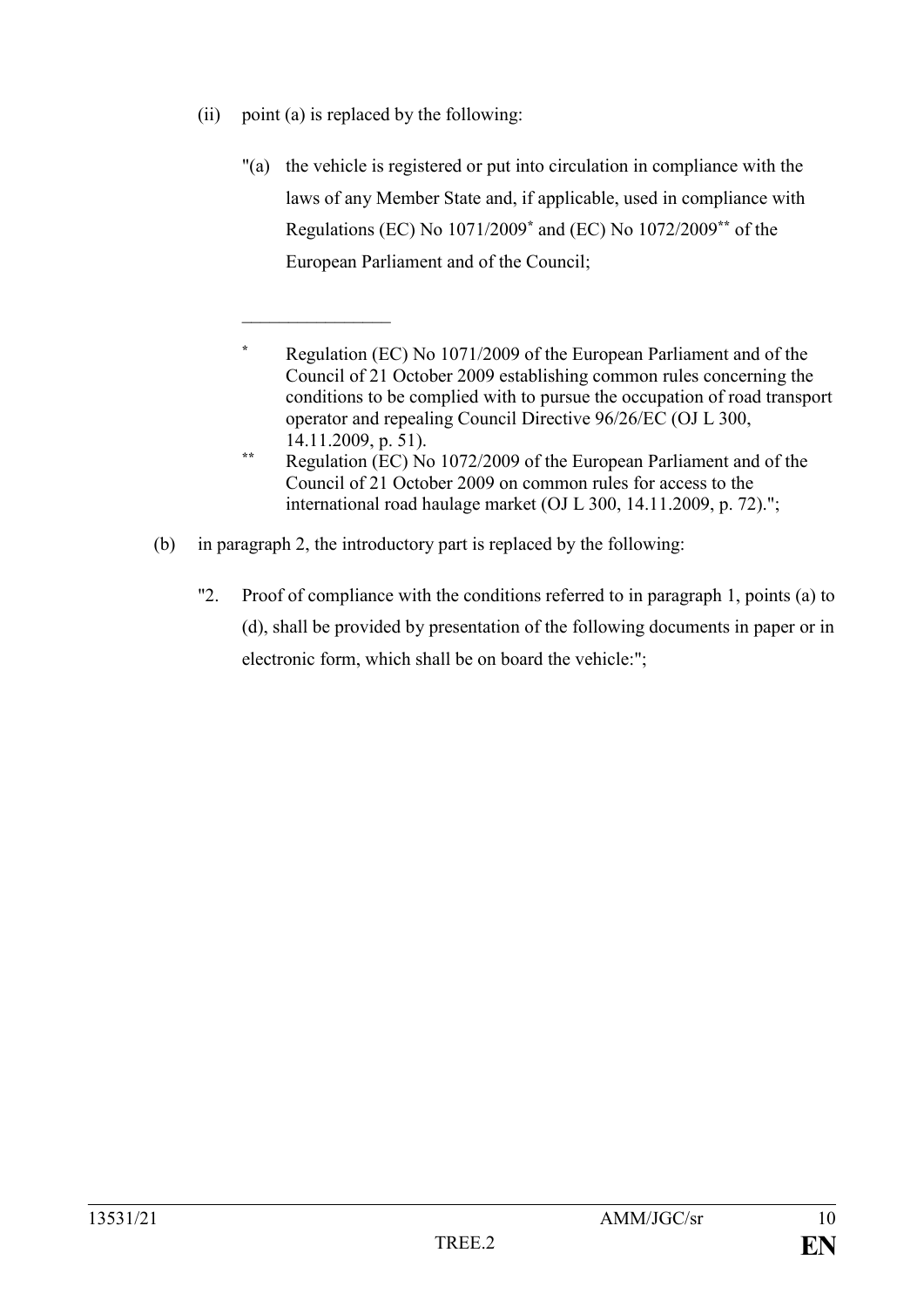(2) Article 3 is replaced by the following:

# "*Article 3*

- 1. Member States shall take the necessary measures to ensure that undertakings established on their respective territories may use hired vehicles for the carriage of goods by road under the same conditions as vehicles owned by them, provided that the conditions laid down in Article 2 are satisfied.
- 2. Where a hired vehicle is registered or put into circulation in compliance with the laws of another Member State, the Member State of establishment of the road transport undertaking may:
	- (a) limit the time of use of the hired vehicle on its territory provided that the use of the hired vehicle by the same road transport undertaking is allowed for a period of at least two consecutive months in any given calendar year; in that case the Member State may require that the contract of hire last no longer than the time limit set by that Member State;
	- (b) require that the hired vehicle is registered in accordance with its national registration rules after a period of no less than 30 days; in that case the Member State may require that the contract of hire last no longer than the period of circulation prior to the registration requirement;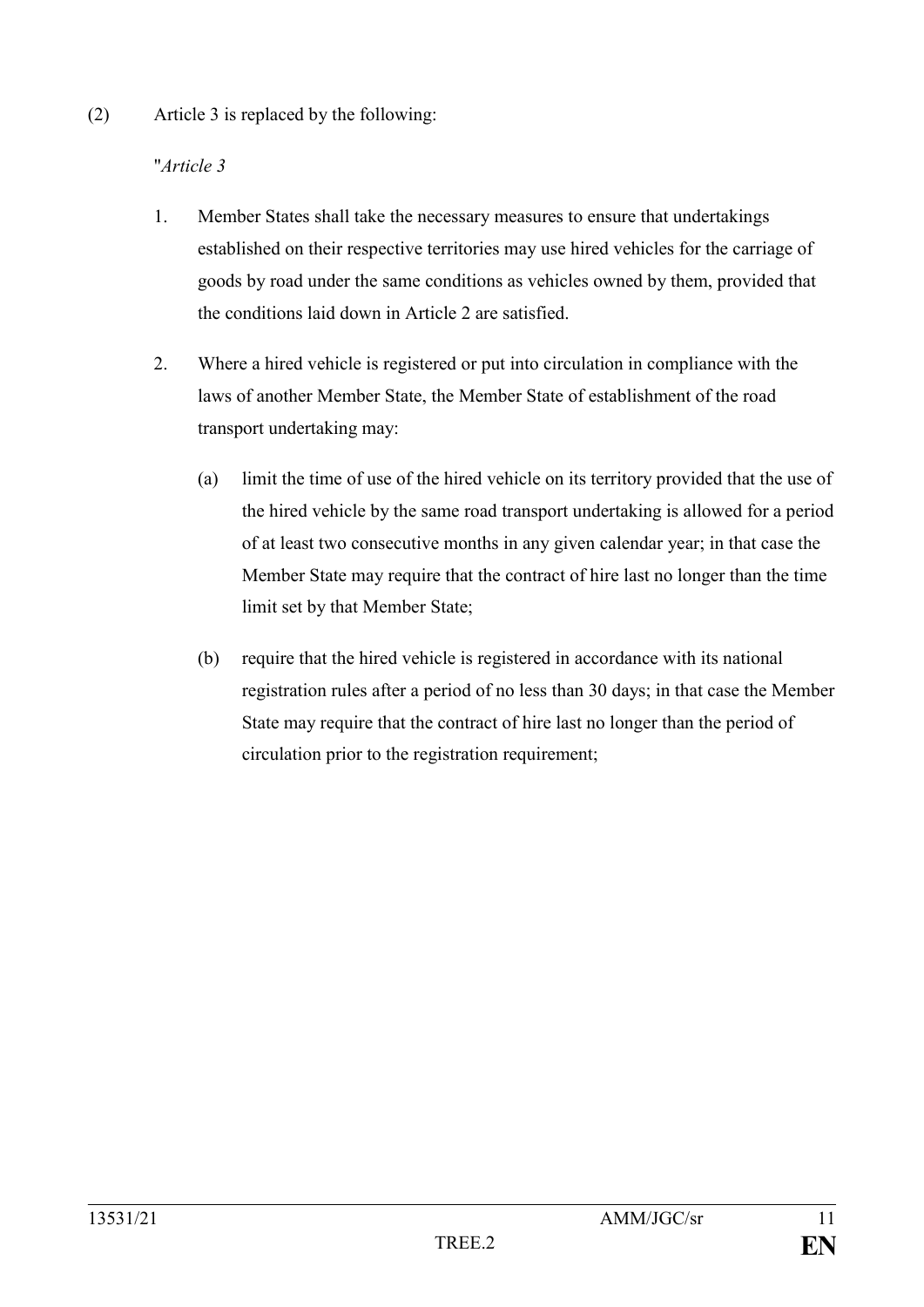- (c) limit the number of hired vehicles that may be used by an undertaking provided that the minimum number of vehicles allowed shall be at least 25 % of the goods vehicle fleet which is at the disposal of the undertaking pursuant to Article 5(1), point (g), of Regulation (EC) No 1071/2009 either on 31 December of the year preceding the use of the hired vehicle or on the day when the undertaking begins to use the hired vehicle, as determined by the Member State; however, in the case of an undertaking which has an overall fleet of more than one and less than four vehicles, it shall be allowed to use at least one such vehicle; the minimum number in accordance with this point refers to the goods vehicle fleet at the disposal of the undertaking on the basis of the vehicles registered or put into circulation in conformity with the laws of that Member State;
- (d) limit the use of such vehicles for own-account transport operations.";
- (3) the following Article is inserted:

## "*Article 3a*

1. Member States shall take the necessary measures to ensure that the number of a hired vehicle used by an undertaking which engages in the carriage of goods by road for hire or reward is entered in the national electronic register referred to in Article 16 of Regulation (EC) No 1071/2009.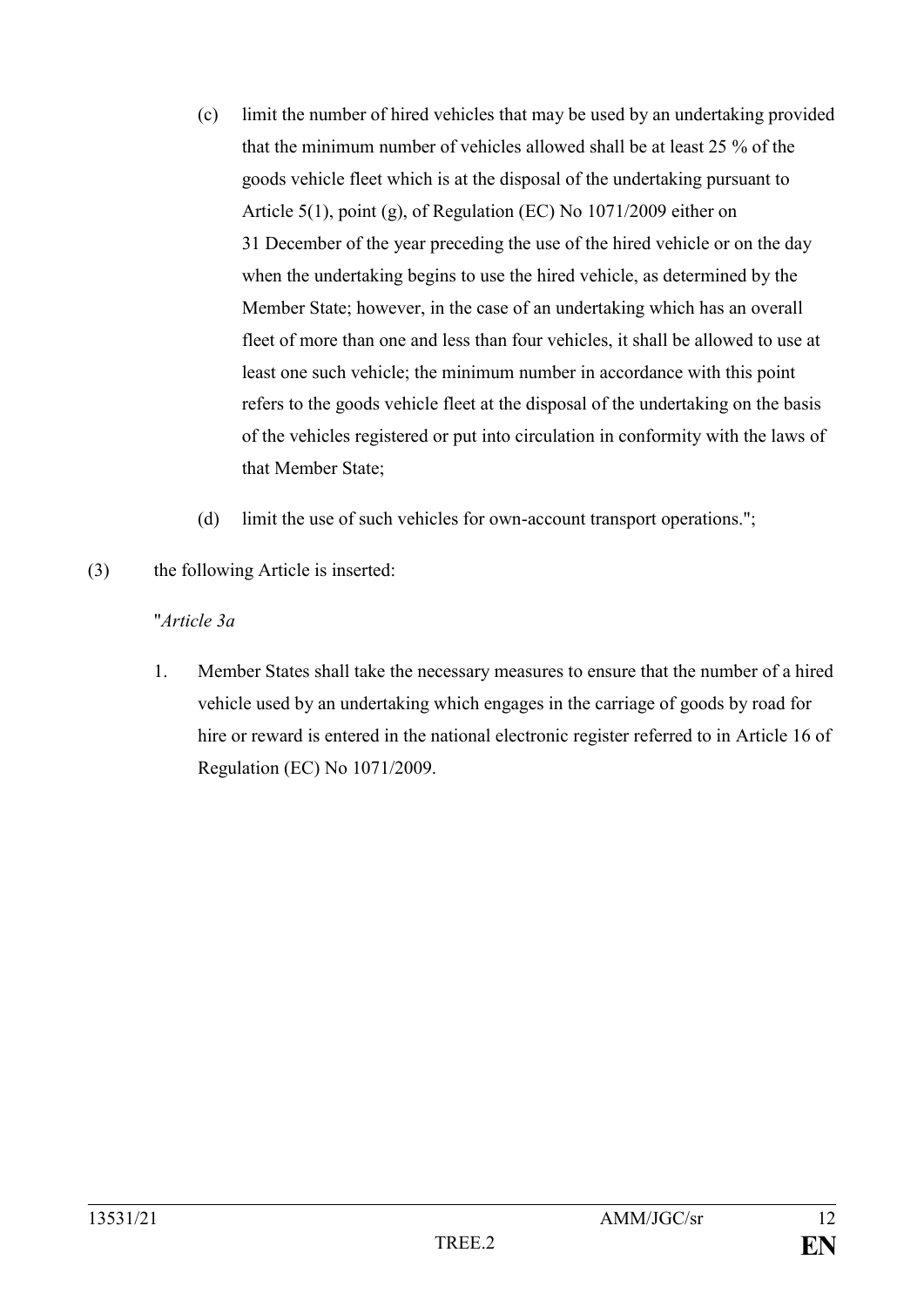- 2. The competent authorities of the Member States shall cooperate closely and shall swiftly provide one another with mutual assistance and with any relevant information in order to facilitate the implementation and enforcement of this Directive. To that end, each Member State shall designate a national contact point responsible for the exchange of information with the other Member States.
- 3. The exchange of the information referred to in paragraph 1 shall take place through the European Registers of Road Transport Undertakings (ERRU) as specified by Commission Implementing Regulation (EU) 2016/480**\*** .
- 4. Member States shall ensure that the information provided pursuant to this Article is used only in respect of the matters for which it was requested. Any processing of personal data shall be carried out solely for the purposes of complying with this Directive and shall comply with Regulation (EU) 2016/679 of the European Parliament and of the Council**\*\*** .
- 5. Mutual administrative cooperation and assistance shall be provided free of charge.
- 6. A request for information shall not preclude the competent authorities from taking measures in accordance with the relevant Union and national law to investigate and prevent alleged breaches of rules resulting from the transposition of this Directive.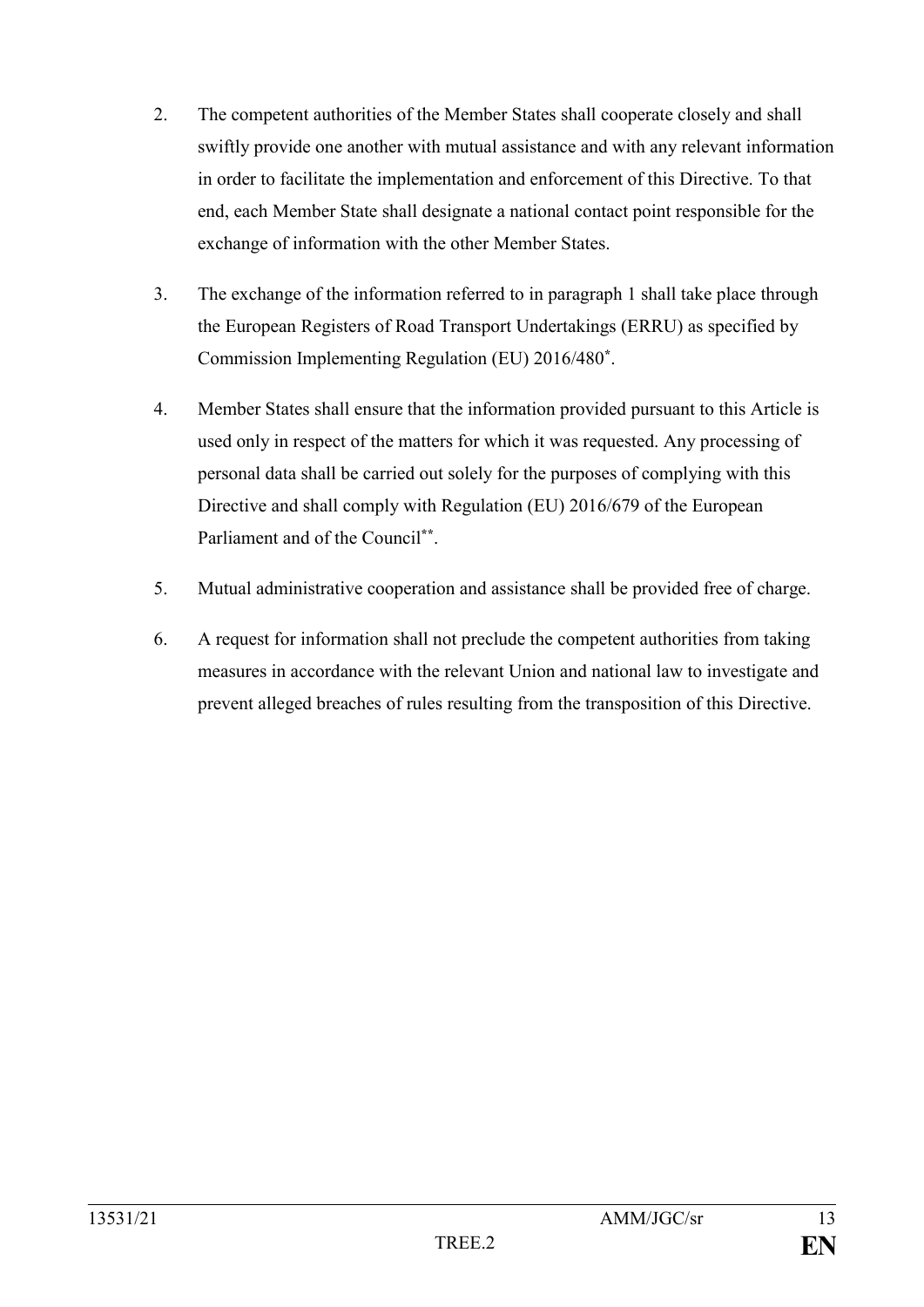- 7. Member States shall take the necessary measures to ensure that the processing of the data referred to in paragraph 1 of this Article complies with the requirements for the information referred to in Article 16(2), point (g), of Regulation (EC) No 1071/2009 as specified in Article 16(2), third and fifth subparagraphs, and in Article 16(3) and (4) of that Regulation.
- 8. No later than 14 months after the adoption of an implementing act establishing a common formula for calculating the risk rating as referred to in Article 9(1), second subparagraph, of Directive 2006/22/EC of the European Parliament and of the Council**\*\*\***, the Commission shall adopt implementing acts, laying down the minimum requirements concerning the data to be entered in the national electronic registers in order to enable the interconnection of registers, and specifying the functionalities necessary in order to make that information accessible to the competent authorities during roadside checks. Those minimum requirements and functionalities shall comply with the requirements and functionalities established pursuant to Article 16(6) of Regulation (EC) No 1071/2009. Those implementing acts shall be adopted in accordance with the advisory procedure referred to in Article 5b(2) of this Directive.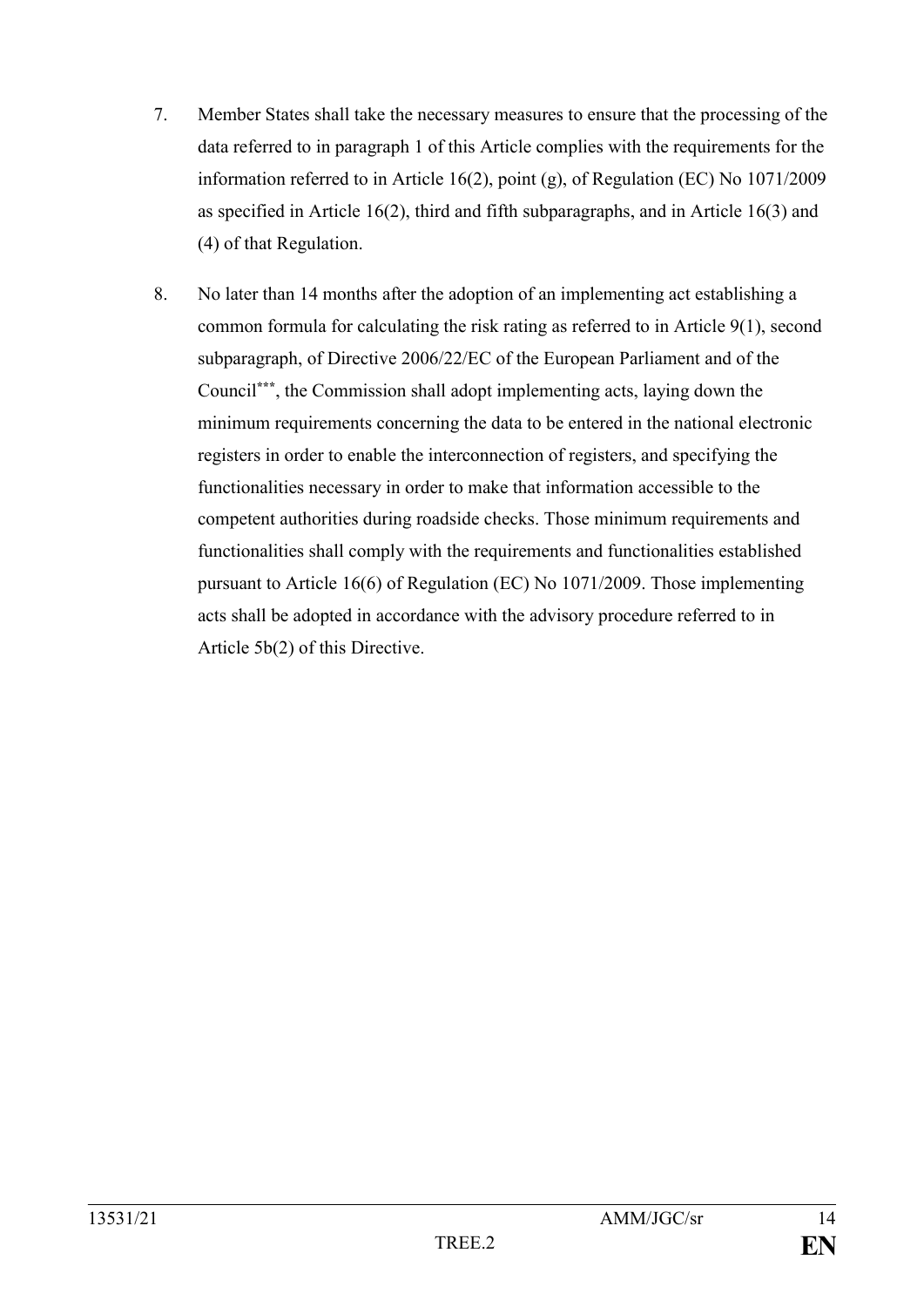9. Member States shall ensure that the data referred to in paragraph 1 is accessible to the competent authorities during roadside checks.

 $\frac{1}{2}$ 

**<sup>\*</sup>** Commission Implementing Regulation (EU) 2016/480 of 1 April 2016 establishing common rules concerning the interconnection of national electronic registers on road transport undertakings and repealing Regulation (EU) No 1213/2010 (OJ L 87, 2.4.2016, p. 4).

**<sup>\*\*</sup>** Regulation (EU) 2016/679 of the European Parliament and of the Council of 27 April 2016 on the protection of natural persons with regard to the processing of personal data and on the free movement of such data, and repealing Directive 95/46/EC (General Data Protection Regulation) (OJ L 119, 4.5.2016, p. 1).

**<sup>\*\*\*</sup>** Directive 2006/22/EC of the European Parliament and of the Council of 15 March 2006 on minimum conditions for the implementation of Regulations (EC) No 561/2006 and (EU) No 165/2014 and Directive 2002/15/EC as regards social legislation relating to road transport activities, and repealing Council Directive 88/599/EEC (OJ L 102, 11.4.2006, p. 35).";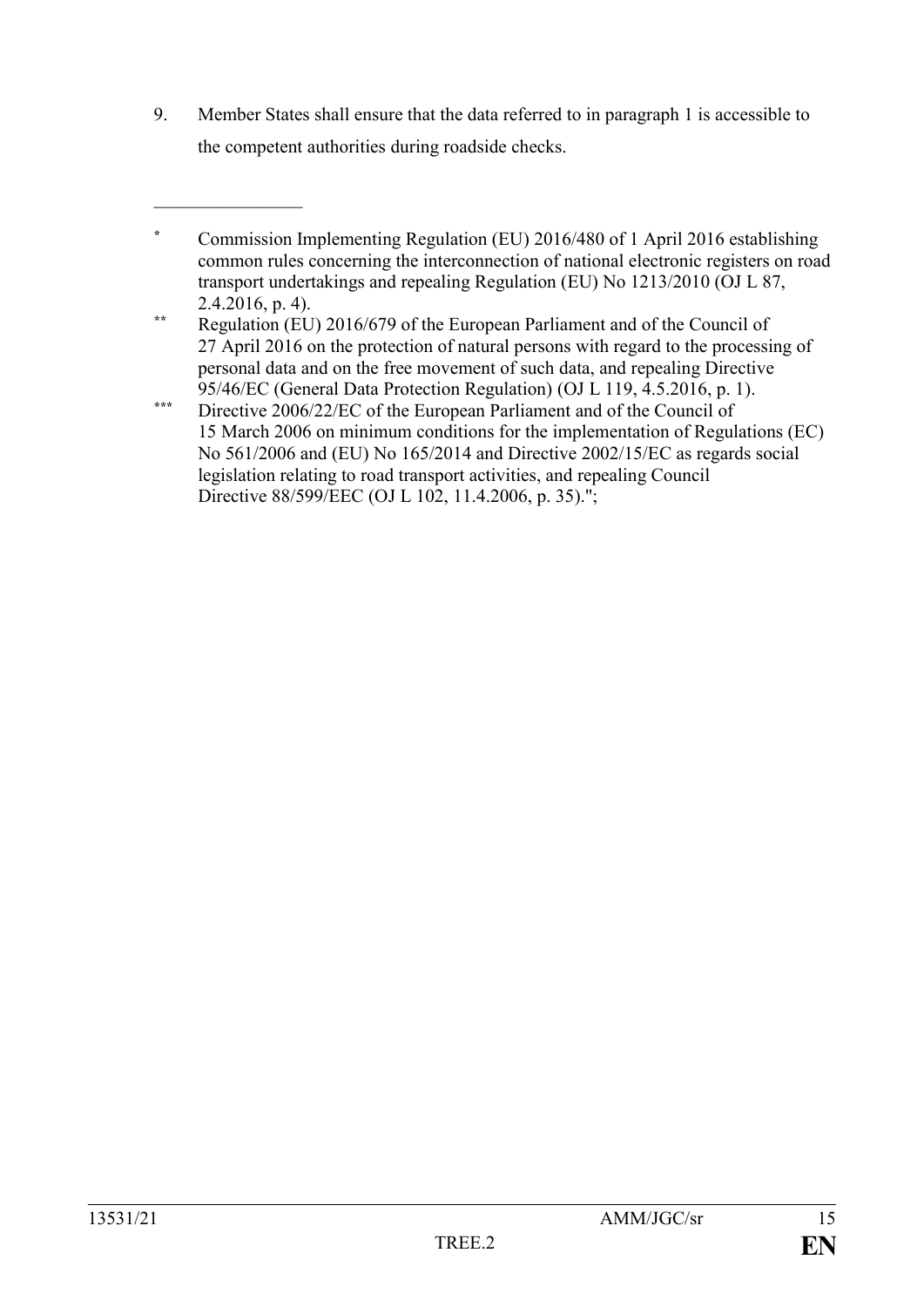### (4) The following Articles are inserted:

## "*Article 5a*

By … [4 years after the date referred to in Article 2(1) of this amending Directive], the Commission shall submit a report to the European Parliament and the Council on the implementation and effects of this Directive. That report shall include information on the use of vehicles hired in a Member State other than the Member State of establishment of the undertaking hiring the vehicle. The report shall pay particular attention to the impact on road safety, on the environment, on tax revenues and on the enforcement of the cabotage rules in accordance with Regulation (EC) No 1072/2009. On the basis of that report, the Commission shall assess whether it is necessary to propose additional measures.

## *Article 5b*

1. The Commission shall be assisted by the Committee established by Article 42(1) of Regulation (EU) No 165/2014 of the European Parliament and of the Council\* . That committee shall be a committee within the meaning of Regulation (EU) No 182/2011 of the European Parliament and of the Council<sup>\*\*</sup>.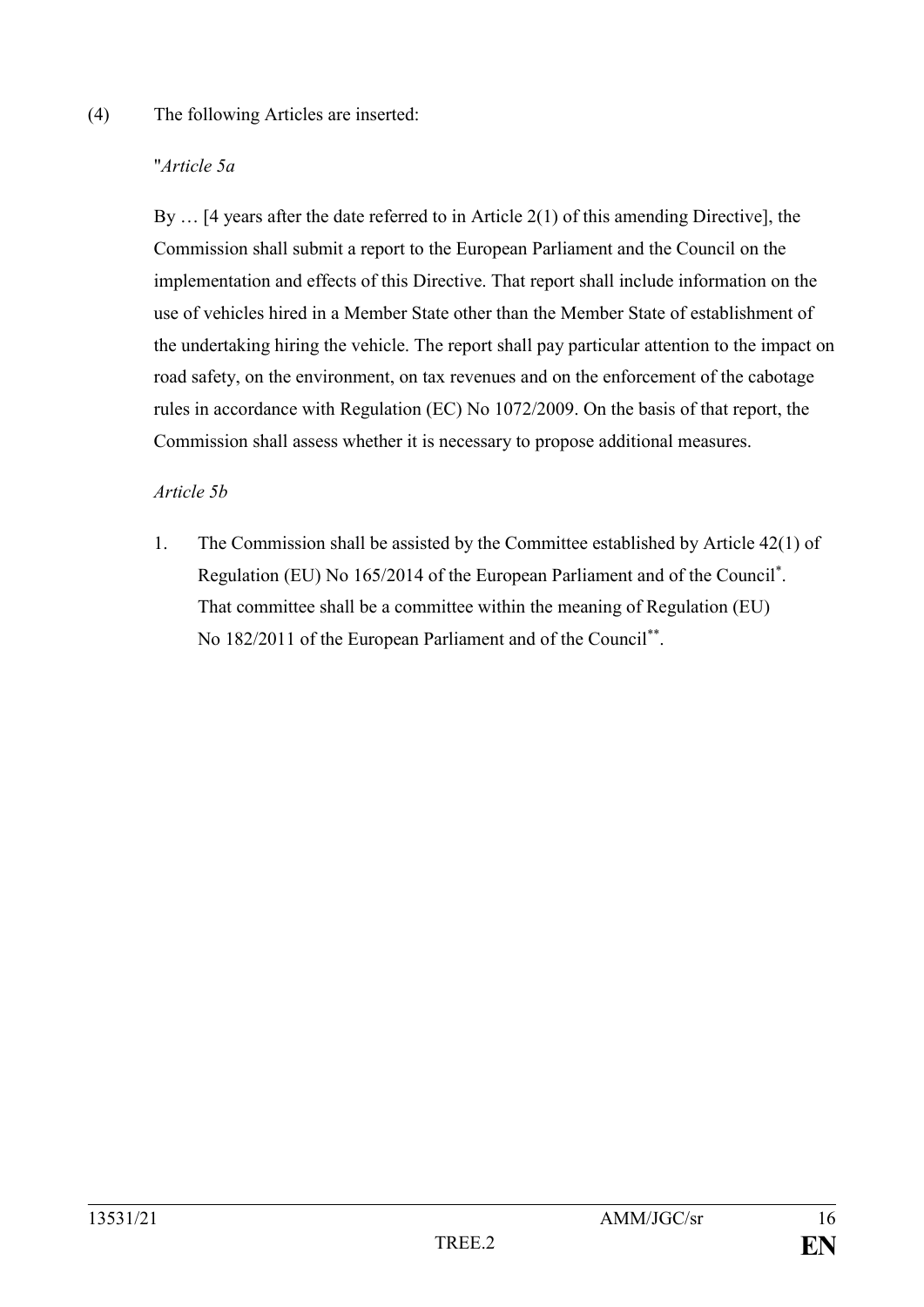2. Where reference is made to this paragraph, Article 4 of Regulation (EU) No 182/2011 shall apply.

 $\frac{1}{2}$ 

**\*** Regulation (EU) No 165/2014 of the European Parliament and of the Council of 4 February 2014 on tachographs in road transport, repealing Council Regulation (EEC) No 3821/85 on recording equipment in road transport and amending Regulation (EC) No 561/2006 of the European Parliament and of the Council on the harmonisation of certain social legislation relating to road transport (OJ L 60, 28.2.2014, p. 1).

**\*\*** Regulation (EU) No 182/2011 of the European Parliament and of the Council of 16 February 2011 laying down the rules and general principles concerning mechanisms for control by Member States of the Commission's exercise of implementing powers (OJ L 55, 28.2.2011, p. 13).".

## *Article 2*

1. Member States shall bring into force the laws, regulations and administrative provisions necessary to comply with this Directive by … [14 months after the date of entry into force of this Directive]. They shall immediately inform the Commission thereof.

When Member States adopt those measures, they shall contain a reference to this Directive or shall be accompanied by such reference on the occasion of their official publication. The methods of making such reference shall be laid down by Member States.